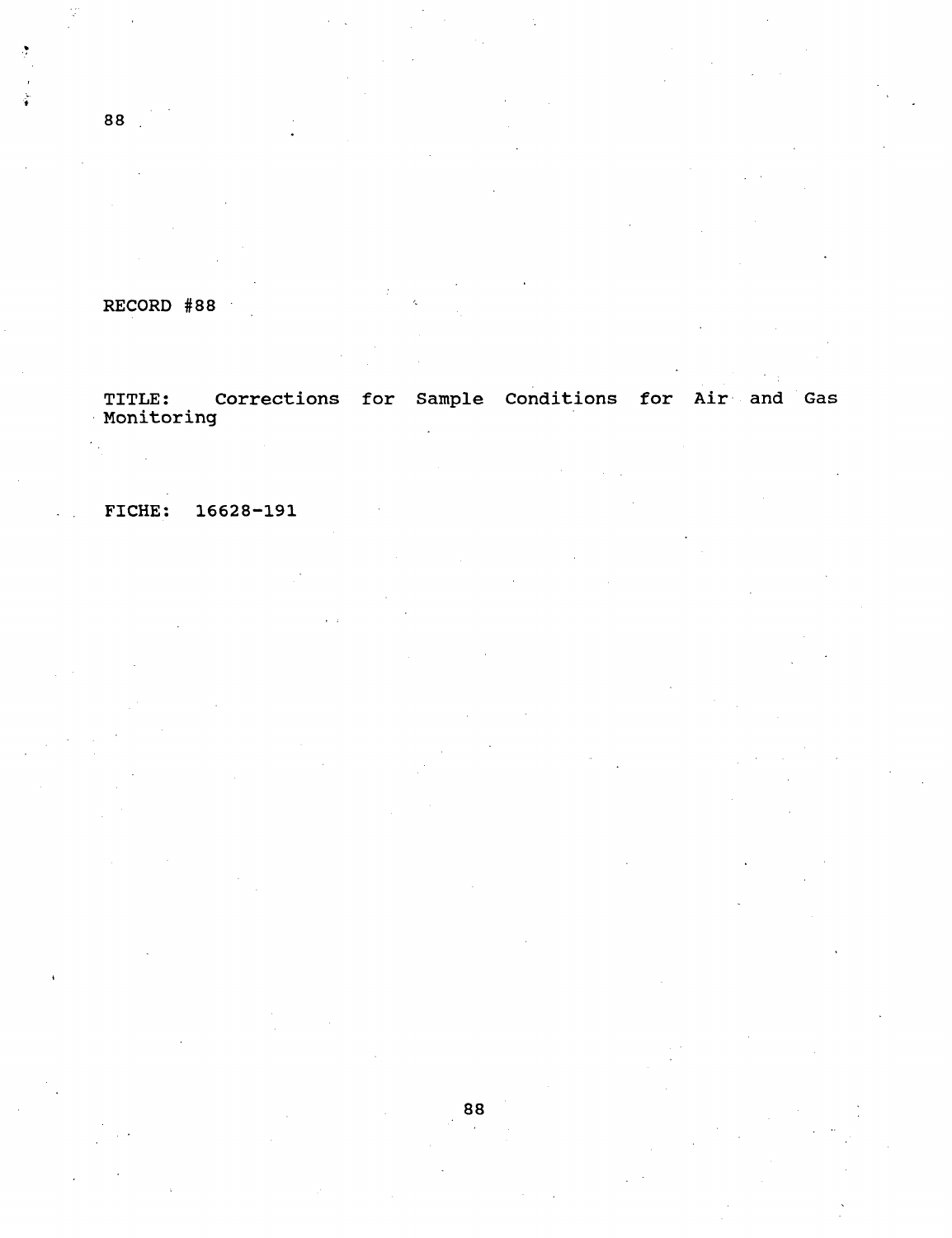$7$  of  $\approx$  $\mathcal{L}_2$  ssins no.: 6835 IN 82-49  $(z)$ to ‱MITED STATES -0 **COLATORY COMMISSION**<br>OFFICE OF INSPECTION AND ENFORCEMENT WASHINGTON, D. C. 20555 December 16, 1982 IE INFORMALION NOTICE NO. 82-49: CORRECTION FOR SAMPLE CONDITIONS FOR AIR **AND GAS MONITORING** 

## Addressees:

All nuclear power plant facilities holding an operating license (OL) or construction permit (CP), research and test reactors, fuel facilities, and Priority I material licensees.

## Purpose:

This information notice is provided as notification of errors in radioactive gaseous effluent monitoring. Regional surveys of equipment and practices at selected light water reactors (LWRs) revealed that a number of LWRs were not routinely correcting for pressure differentials between main vent effluent streams and associated offline sampling systems. Failure to correct for this pressure differential can introduce errors (both in direct-reading gas monitoring and in flow indication) in monitoring gaseous effluents with offline sampling systems. These sampling errors can cause a significant underestimation when quantifying effluent releases.

The potential also exists for systematic errors in occupational air monitoring programs. Failure to apply pressure correction factors for flow measuring devices when calibrating air samplers could lead to erroneous determinations of airborne radioactivity levels.

It is expected that recipients will review the information for applicability to their facilities. No specific action or response is required at this time.

## Description of Circumstances:

A problem of pressure differentials in gas monitoring systems was identified by the licensee at the Diablo Canyon nuclear power plant. At Diablo Canyon the gas monitor takes suction through an isokinetic sampling head about 100 feet up the plant vent stack. In maintaining a flow of 10 cfm, necessary to ensure isokinetic sampling, it was found that the gas monitor chamber pressure was approximately 12 inches of Hg below atmospheric pressure (30 inches of Hg). This resulted in a reduction in the density of the sample chamber gas by approximately 40 percent.

The licensee has found that the reduced pressure phenomenon is most pronounced in systems with long sample lines and is less noticeable where sample lines are short. The licensee plans to incorporate pressure or  $\Delta P$  gauges on the gas monitoring equipment and to include corrections for pressure variations in calculation of gaseous activity.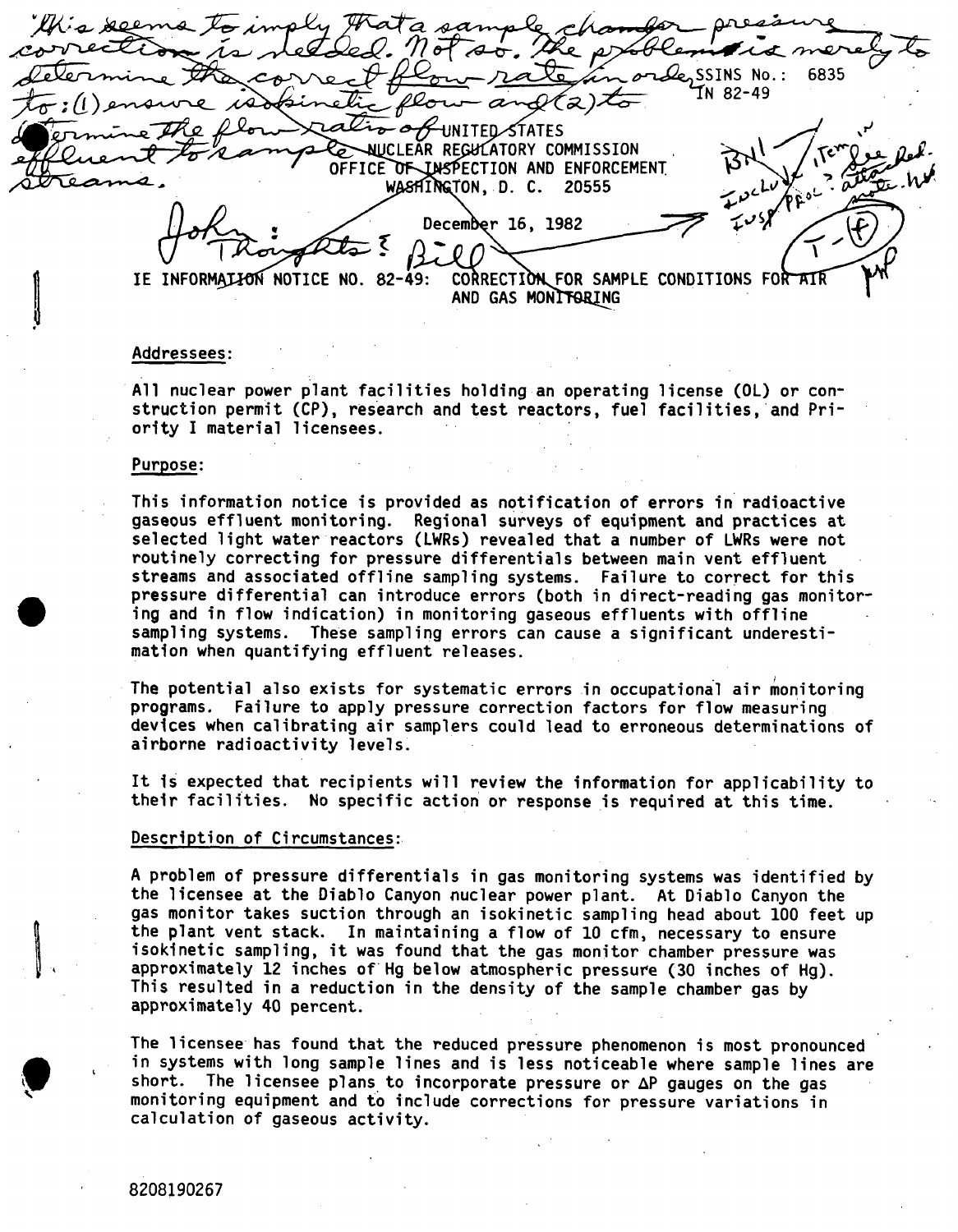IN 82-49 December 16, 1982 Page 2 of 3

As a result of this reported sampling deficiency, each Region conducted a survey of selected operating LWRs to determine whether licensees were making the necessary pressure differential corrections for effluent monitoring. Results of these Regional surveys indicate that a generic deficiency does exist. Twenty plants were surveyed and eleven facilities reported they made no pressure differential corrections.

**HOURS AND ME** 

## Discussion:

Since calibration of normal range noble gas detectors (sensors) is usually done at atmospheric pressure using Kr-85 gas, it is essential that calibration and operational readouts be automatically corrected for the reduced pressure conditions encountered in system operation, or procedures specify the application of appropriate correction factors. Current models of effluent air monitoring systems provided by major vendors usually incorporate such correction factors.

Particulate and iodine effluent release determinations also are sensitive to sample flowrate which may be affected by system pressure variations. Errors in the order of 10 percent to 50 percent in the calculation of particulates and iodine can result if no compensation is provided for measurement of actual gas flow in the sampling system at reduced pressure.

One of the simplest and most commonly used gas flow measurement devices is the variable area flow meter, commonly known as the rotameter. A rotameter calibrated at atmospheric pressure will not read correctly at either higher or lower pressure, unless properly compensated. (D. K. Craig, See Attachment 1). Pressure correction factors for specific rotameters are available from the various manufacturers as part of the instruction manuals supplied with the equipment.

Operating variables such as the length of sample run, and variations in  $\Delta P$ across a particulate filter can affect operating pressure. In addition to long sample runs, another significant factor is the increase in pressure drop across a particulate filter caused by dust loading. Craig cites an example involving dust buildup on a filter where  $\Delta P$  increased from 5.9 inches of Hg to 10.7 inches of Hg while the rotameter float reading was kept constant. The initial flow rate was measured at 5.08 liters/minute and the end flow was 4.02 liters/minute.

Assuming linear change in flow rate, the true mean value would have been 4.55 liters/minute. A determination of total volume flow made on the assumption that the 5.08 liters/minute initial value prevailed over the entire sampling period would have been 11.7% too high, and air contaminant concentrations obtained using the initial flow rate would have been too low, by the same percentage.

Manufacturers of sampling/monitoring systems are aware of the flow-measurement discrepancies just discussed. Current systems provide built-in compensation of air flow rate indication for operation at less-than-atmospheric pressure through the use of pressure and temperature transducers and computer software algorithms. Older analog systems may require application of manual correction